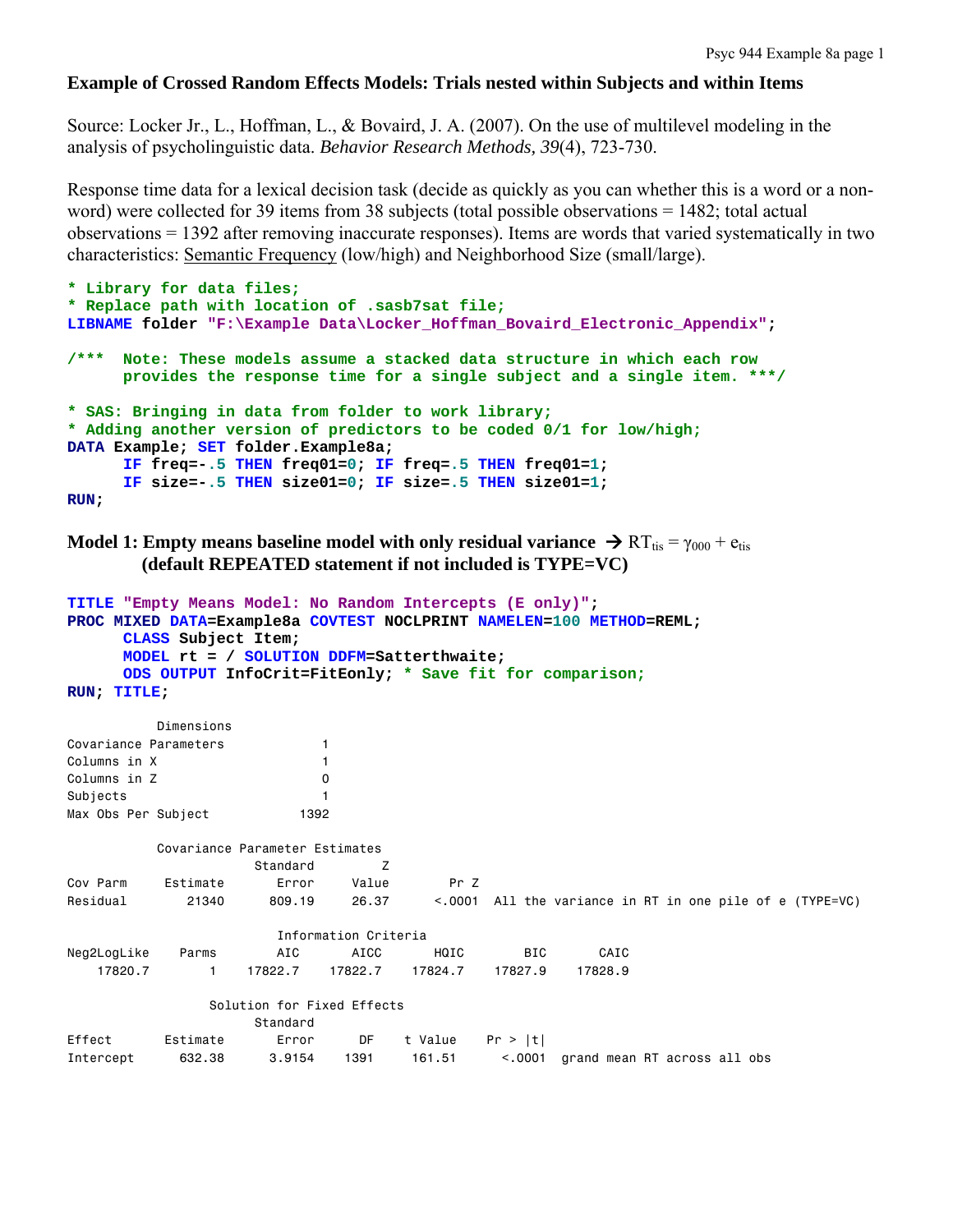**Model 2: Is there significant mean RT variation across subjects?**  $\rightarrow$  **RT<sub>tis</sub> =**  $\gamma_{000}$  **+ U<sub>00s</sub> + e<sub>tis</sub>** 

```
TITLE "Random Intercept for Subjects Model"; 
PROC MIXED DATA=Example8a COVTEST NOCLPRINT NAMELEN=100 IC METHOD=REML; 
      CLASS Subject Item; 
     MODEL rt = / SOLUTION DDFM=Satterthwaite; 
      RANDOM INTERCEPT / SUBJECT=Subject TYPE=UN; * Level 2 variance for subjects;
      ODS OUTPUT InfoCrit=FitRandSub; * Save fit for comparison;
RUN; TITLE; 
          Dimensions 
Covariance Parameters 2 
Columns in X 1
Columns in Z Per Subject 1
Subjects 38 now number of subjects 
Max Obs Per Subject 39 now max number of items per subject 
               Covariance Parameter Estimates 
                            Standard Z 
Cov Parm Subject Estimate Error Value Pr Z 
UN(1,1) subject 5167.07 1305.09 3.96 <.0001 Variance across SUBJECTS in mean RT 
Residual 16307 626.74 26.02 <.0001 Leftover trial-to-trial variance 
  Null Model Likelihood Ratio Test 
    DF Chi-Square Pr > ChiSq 
    1 280.44 <.0001 
                       Information Criteria 
Neg2LogLike Parms AIC AICC HQIC BIC CAIC 
    17540.3 2 17544.3 17544.3 17545.4 17547.5 17549.5 
                Solution for Fixed Effects 
                   Standard 
Effect Estimate Error DF t Value Pr > |t| 
Intercept 631.42 12.1540 37 51.95 <.0001 grand mean RT across all obs
If total RT variance = 21,474, then 
       5,167 / 21,474 = 24% is between subjects
      16,307 / 21,474 = 76\% is within subjects
Is there significant variation in mean RT across subjects—is that new 24% > 0%? 
                                This is the test of whether we need anything in the G matrix. 
                                Here, G only contains a random subject intercept variance.
```

```
* Calculate difference in model fit relative to e-only model;
%FitTest(FitFewer=FitEonly, NameFewer=Eonly, FitMore=FitRandSub, 
          NameMore=RandomSubjects);
```
Likelihood Ratio Test for Eonly vs. RandomSubjects

Neg2Log

|                | $1199 - 199$ |          |         |         |         |        |        |
|----------------|--------------|----------|---------|---------|---------|--------|--------|
| Name           | Like         | Parms    | AIC     | BIC     | DevDiff | DFdiff | Pvalue |
| Eonly          | 17820.7      |          | 17822.7 | 17827.9 |         |        |        |
| RandomSubjects | 17540.3      | $\sim$ 2 | 17544.3 | 17547.5 | 280.439 |        |        |

*Note that in this case, this LRT for the improvement in model fit appears elsewhere on the page!*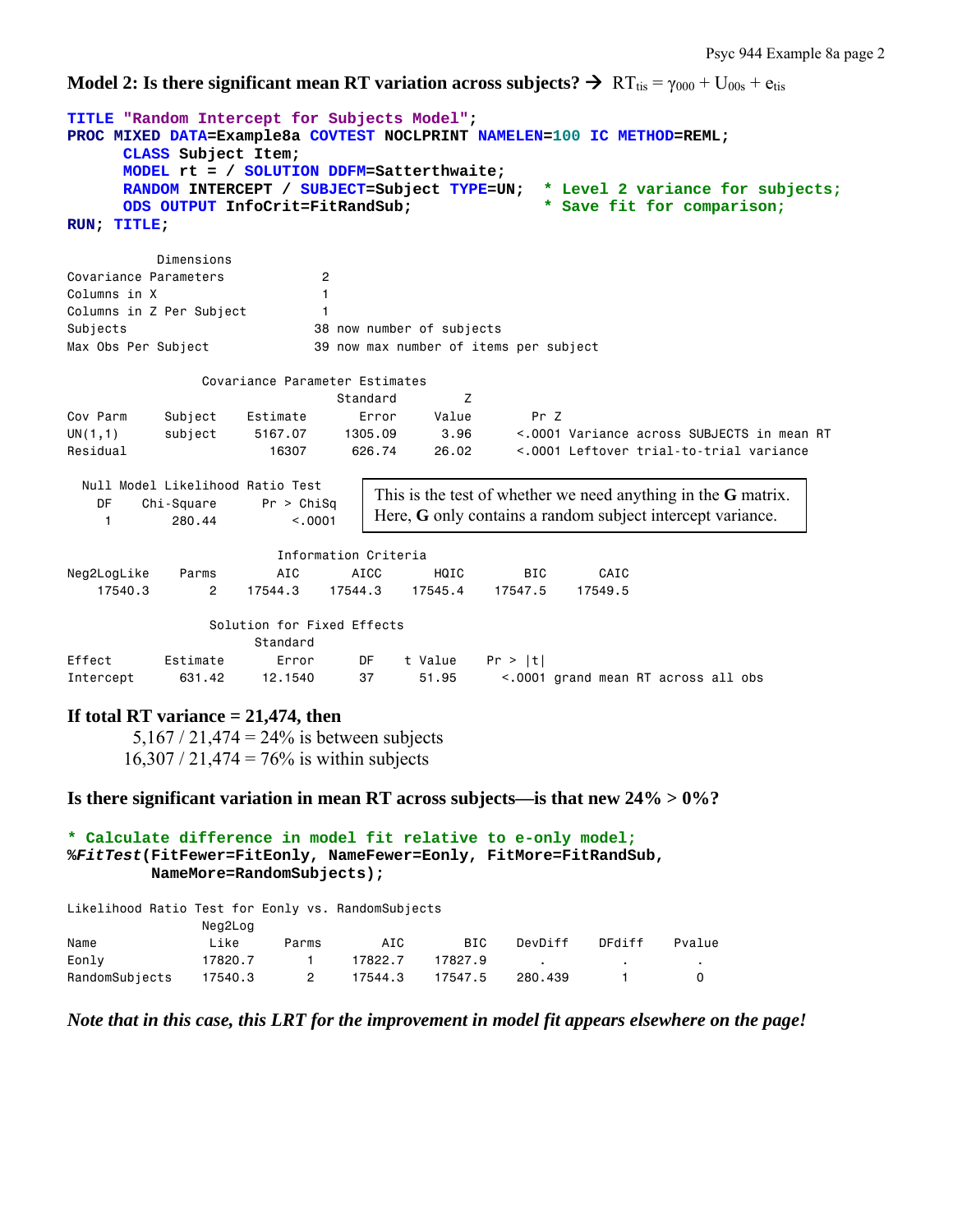**Model 3: Is there significant mean RT variation across items?**  $\rightarrow$  RT<sub>tis</sub> =  $\gamma_{000}$  + U<sub>00s</sub> + U<sub>0i0</sub> + e<sub>tis</sub>

```
TITLE "Random Intercepts for Subjects and Items: Crossed Model"; 
PROC MIXED DATA=Example8a COVTEST NOCLPRINT NAMELEN=100 IC METHOD=REML; 
      CLASS Subject Item; 
     MODEL rt = / SOLUTION DDFM=Satterthwaite; 
      RANDOM INTERCEPT / SUBJECT=Item TYPE=UN; * Level 2 variance for items;
      RANDOM INTERCEPT / SUBJECT=Subject TYPE=UN; * Level 2 variance for subjects; 
ODS OUTPUT InfoCrit=FitRandItem CovParms=CovEmpty; * Save fit, variances to compare;
RUN; TITLE; 
          Dimensions 
Covariance Parameters 3 
Columns in X 1
Columns in Z Per Subject 77
Subjects 1 This is because of 1 trial per word per person
Max Obs Per Subject 1392 This is total number of observations (#rows and columns of V matrix)
               Covariance Parameter Estimates 
example and the standard control of \mathsf ZCov Parm Subject Estimate Error Value Pr Z 
UN(1,1) item 2409.36 678.04 3.55 0.0002 Intercept Variance across ITEMS in mean RT 
UN(1,1) subject 5166.81 1292.78 4.00 <.0001 Intercept Variance across SUBJECTS in mean RT 
Residual 14344 559.99 25.61 <.0001 Leftover trial-to-trial residual variance 
  Null Model Likelihood Ratio Test 
    DF Chi-Square Pr > ChiSq 
     2 380.84 <.0001 
                       Information Criteria 
Neg2LogLike Parms AIC AICC HQIC BIC CAIC 
 17439.9 3 17445.9 17445.9 17439.9 17439.9 17442.9 
                Solution for Fixed Effects 
                     Standard 
Effect Estimate Error DF t Value Pr > |t| 
Intercept 635.33 14.4301 59.4 44.03 <.0001
If total variance now = 21,920, then… 
       5,167 / 21,920 = 24\% is between subjects
       2,409 / 21,920 = 11\% is between items
      14,344 / 21,920 = 65\% is within subjects and items (subject x item interaction)
Is there significant variation in mean RT across items—is that new 11% > 0%? 
* Calculate difference in model fit relative to random subjects model;
%FitTest(FitFewer=FitRandSub, NameFewer=RandomSubjects, FitMore=FitRandItem, 
          NameMore=RandomItems); 
Likelihood Ratio Test for RandomSubjects vs. RandomItems 
               Neg2Log 
 Name Like Parms AIC BIC DevDiff DFdiff Pvalue 
RandomSubjects 17540.3 2 17544.3 17547.5
RandomItems 17439.9 3 17445.9 17439.9 100.399 1 0
Calculate 95% random effects confidence intervals for each random intercept: 
      95% CI = fixed effect ± 1.96*SQRT(variance) 
                                This is the test of whether we need anything in the G matrix. 
                                Here, G has 2 random intercept variances (subjects, items).
```
Subject Intercept CI =  $635 \pm 1.96*$  SQRT(5167) = 494 to 776 *95% of the individual subject mean RTs are expected to fall between 494 and 776 ms*  Item Intercept CI =  $635 \pm 1.96*$  SORT(2409) = 539 to 732 *95% of the individual item mean RTs are expected to fall between 539 and 732 ms*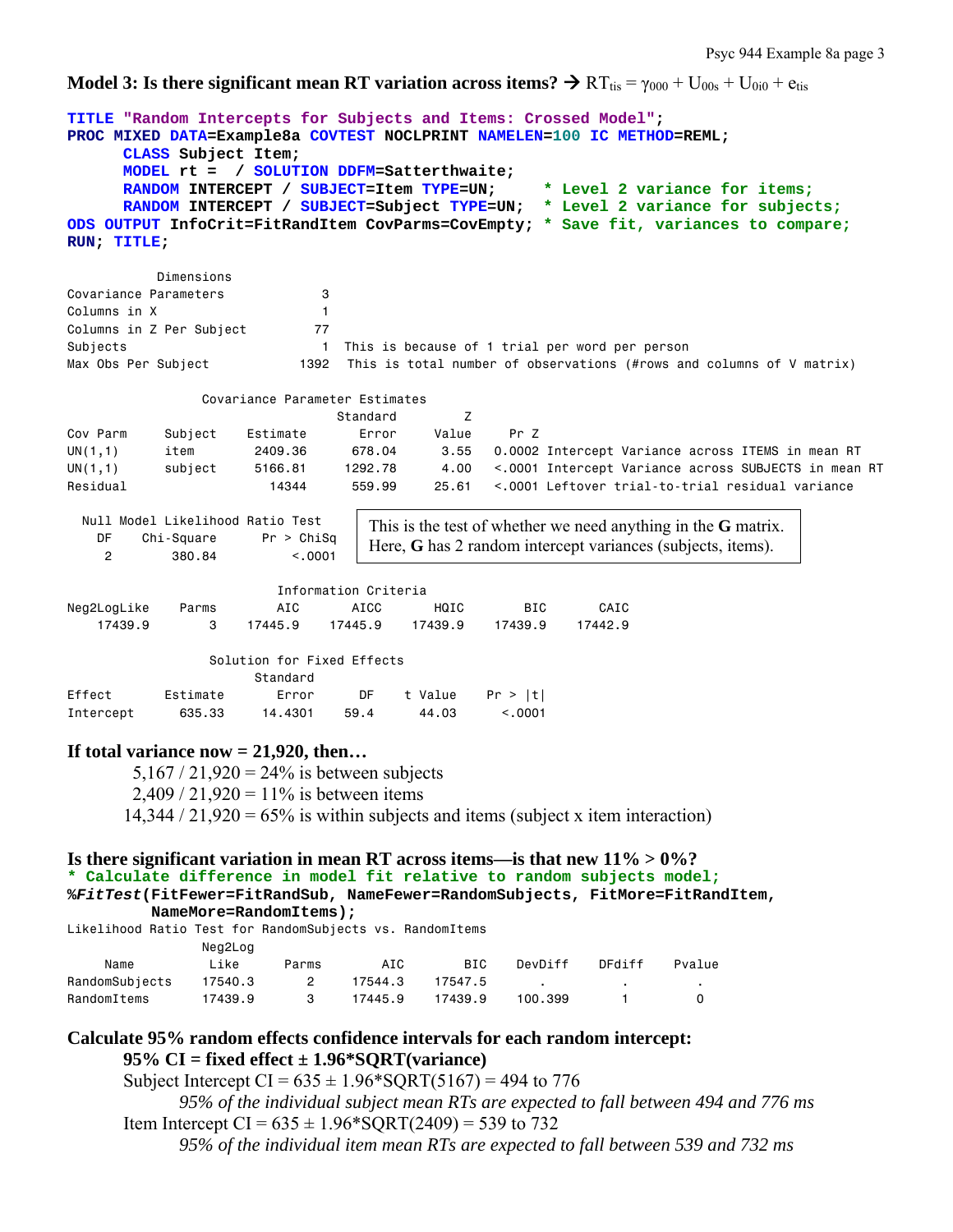# **Model 4: Are there significant fixed effects of the item predictors (Frequency and Size)?**

Note: for the purposes of demonstration, we are going to estimate this model two different ways:

4a) Frequency and Size coded 0/1 for low/high, NOT on CLASS statement

- Treated as continuous variables (ok since are binary), such that 0 is reference
- Need ESTIMATE statements to get cell means and simple effects

4b) Frequency and Size coded 0/1 for low/high, IS on CLASS statement

- Treated as categorical variables, such that HIGHEST CODED value is reference
- Need LSMEANS statements to get cell means and follow-up comparisons instead

In each we will note the discrepancies between the Solution for Fixed Effects and Type 3 Fixed Effects…

```
Model 4a: Are there significant fixed effects of the item predictors (continuous Frequency and Size)? 
\rightarrow RT<sub>tis</sub> = \gamma_{000} + \gamma_{010}(Freq<sub>i</sub>) + \gamma_{020}(Size<sub>i</sub>) + \gamma_{030}(Freq<sub>i</sub>)(Size<sub>i</sub>) + U<sub>00s</sub> + U<sub>0i0</sub> + e<sub>tis</sub>
```

```
TITLE1 "Random Subjects by Random Items Crossed Predictive Model"; 
TITLE2 "Freq01 and Size01 are not on CLASS statement, so are continuous"; 
PROC MIXED DATA=Example8a COVTEST NOCLPRINT NAMELEN=100 IC METHOD=REML; 
      CLASS Subject Item; 
       * | operator estimates all possible main effects and interactions up to @ order;
      MODEL rt = freq01|size01@2 / SOLUTION DDFM=Satterthwaite OUTPM=ItemPred; 
      RANDOM INTERCEPT / SUBJECT=Item TYPE=UN; * Level 2 variance for items;
      RANDOM INTERCEPT / SUBJECT=Subject TYPE=UN; * Level 2 variance for subjects; 
      ODS OUTPUT InfoCrit=FitItem CovParms=CovItem; * Save fit, variances to compare;
* Getting cell means (traditional for Regression);
      ESTIMATE "RT for Low Freq, Small Size" intercept 1 freq01 0 size01 0 freq01*size01 0; 
      ESTIMATE "RT for Low Freq, Large Size" intercept 1 freq01 0 size01 1 freq01*size01 0; 
      ESTIMATE "RT for High Freq, Small Size" intercept 1 freq01 1 size01 0 freq01*size01 0; 
      ESTIMATE "RT for High Freq, Large Size" intercept 1 freq01 1 size01 1 freq01*size01 1; 
* Getting marginal means (traditional for ANOVA);
      ESTIMATE "RT for Low Freq" intercept 1 freq01 0 size01 .5 freq01*size01 0; 
       ESTIMATE "RT for High Freq" intercept 1 freq01 1 size01 .5 freq01*size01 .5; 
       ESTIMATE "RT for Small Size" intercept 1 freq01 .5 size01 0 freq01*size01 0; 
       ESTIMATE "RT for Large Size" intercept 1 freq01 .5 size01 1 freq01*size01 .5; 
       ESTIMATE "Grand Mean for All" intercept 1 freq01 .5 size01 .5 freq01*size01 .25; 
* Getting all possible simple effects (more useful);
       ESTIMATE "Simple Freq Effect for Small Size" freq01 1 freq01*size01 0; 
       ESTIMATE "Simple Freq Effect for Large Size" freq01 1 freq01*size01 1; 
       ESTIMATE "Simple Size Effect for Low Freq" size01 1 freq01*size01 0; 
       ESTIMATE "Simple Size Effect for High Freq" size01 1 freq01*size01 1; 
* Getting all possible marginal effects (traditional for ANOVA, less useful);
      ESTIMATE "Marginal Freq Effect" freq01 1 freq01*size01 .5; 
      ESTIMATE "Marginal Size Effect" size01 1 freq01*size01 .5; 
RUN; TITLE2;
                 Covariance Parameter Estimates 
                                Standard Z 
Cov Parm Subject Estimate Error Value Pr > Z 
UN(1,1) item 1692.07 526.60 3.21 0.0007 Intercept Variance across ITEMS in mean RT<br>UN(1,1) subject 5168.48 1293.11 4.00 <.0001 Intercept Variance across SUBJECTS in mean
UN(1,1) subject 5168.48 1293.11 4.00 <.0001 Intercept Variance across SUBJECTS in mean RT 
Residual 14341 559.79 25.62 <.0001 Leftover trial-to-trial residual variance
  Null Model Likelihood Ratio Test 
    DF Chi-Square Pr > ChiSq 
     2 356.19 <.0001 
                                    This is the test of whether we need anything in the G matrix. 
                                    G still has 2 random intercept variances (subjects, items).
```

|             |       |         | Information Criteria |         |         |         |  |
|-------------|-------|---------|----------------------|---------|---------|---------|--|
| Neg2LogLike | Parms | AIC     | AICC                 | HOTC.   | BTC.    | CAIC    |  |
| 17402.4     |       | 17408.4 | 17408.5              | 17402.4 | 17402.4 | 17405.4 |  |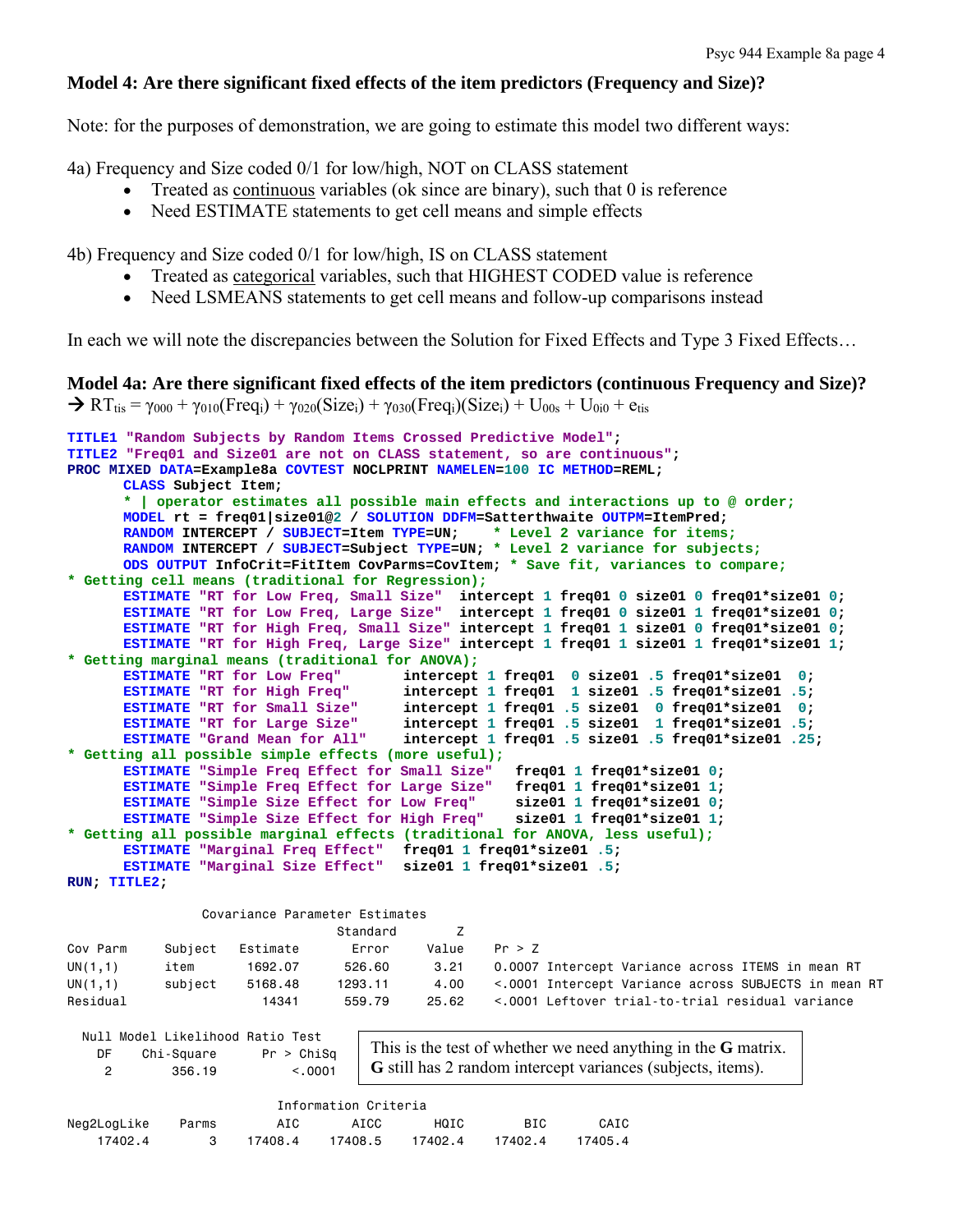### Solution for Fixed Effects  $\rightarrow$  are SIMPLE MAIN EFFECTS (0=0)

|               |          | Standard |      |         |         |
|---------------|----------|----------|------|---------|---------|
| Effect        | Estimate | Error    | DF   | t Value | Pr >  t |
| Intercept     | 615.78   | 18.5739  | 60.7 | 33.15   | < 0.001 |
| freg01        | 70,0204  | 20.5952  | 32.4 | 3.40    | 0.0018  |
| size01        | 4.4350   | 20.4202  | 31.4 | 0.22    | 0.8295  |
| freg01*size01 | -72.0301 | 29.3756  | 31.8 | $-2.45$ | 0.0199  |

#### Type 3 Tests of Fixed Effects  $\rightarrow$  are SIMPLE MAIN EFFECTS (0=0) STILL

|               | Num | Den  |         |        |  |
|---------------|-----|------|---------|--------|--|
| Effect        | DF. | DΕ   | F Value | Pr > F |  |
| freg01        | 1.  | 32.4 | 11.56   | 0.0018 |  |
| size01        | 1.  | 31.4 | 0.05    | 0.8295 |  |
| freg01*size01 |     | 31.8 | 6.01    | 0.0199 |  |



|                                   | Estimates  |          |      |         |         |                         |
|-----------------------------------|------------|----------|------|---------|---------|-------------------------|
|                                   |            | Standard |      |         |         |                         |
| Label                             | Estimate   | Error    | DF   | t Value | Pr >  t |                         |
| RT for Low Freq, Small Size       | 615.78     | 18,5739  | 60.7 | 33.15   |         | $<.0001$ CELL MEANS     |
| RT for Low Freq, Large Size       | 620.22     | 18,5482  | 60.3 | 33.44   | < 0.001 |                         |
| RT for High Freq, Small Size      | 685.80     | 18,7416  | 62.7 | 36.59   | < 0.001 |                         |
| RT for High Freq, Large Size      | 618.21     | 19,1504  | 58.8 | 32.28   | < 0.001 |                         |
| RT for Low Freq                   | 618,00     | 15,5006  | 62.5 | 39.87   |         | <.0001 MARGINAL MEANS   |
| RT for High Freq                  | 652.01     | 15,7322  | 63.5 | 41.44   | < 0.001 |                         |
| RT for Small Size                 | 650.79     | 15.5588  | 63.4 | 41.83   | < 0.001 |                         |
| RT for Large Size                 | 619.21     | 15.6749  | 62.7 | 39.50   | < 0.001 |                         |
| Grand Mean for All                | 635,00     | 13,7824  | 53.9 | 46.07   | < 0.001 |                         |
| Simple Freq Effect for Small Size | 70.0204    | 20,5952  | 32.4 | 3.40    |         | 0.0018 SIMPLE EFFECTS   |
| Simple Freq Effect for Large Size | $-2,0097$  | 20,9460  | 31.2 | $-0.10$ | 0.9242  |                         |
| Simple Size Effect for Low Freq   | 4,4350     | 20,4202  | 31.4 | 0.22    | 0.8295  |                         |
| Simple Size Effect for High Freq  | $-67.5951$ | 21, 1176 | 32.2 | $-3,20$ | 0.0031  |                         |
| Marginal Freq Effect              | 34,0053    | 14,6873  | 31.8 | 2.32    |         | 0.0272 MARGINAL EFFECTS |
| Marginal Size Effect              | $-31.5801$ | 14,6880  | 31.8 | $-2.15$ | 0.0393  |                         |

#### **\* Get total R2;**

| PROC CORR DATA=ItemPred: VAR pred rt: RUN: |         |    |                                                              |
|--------------------------------------------|---------|----|--------------------------------------------------------------|
|                                            | Pred    | r+ |                                                              |
| rt.                                        | 0.17421 |    | 1.00000 $\rightarrow$ 17421^2 = 0verall R <sup>2</sup> = .03 |
| Response Time in Milliseconds              | < 0.001 |    |                                                              |

### **\* Calculate PseudoR2 relative to empty means model; %***PseudoR2***(NCov=3, CovFewer=CovEmpty, NameFewer=EmptyMeans, CovMore=CovItem, NameMore=ItemEffects);**

PsuedoR2 (% Reduction) for EmptyMeans vs. ItemEffects

| Name        | CovParm  | Subject | Estimate | StdErr  | ZValue | ProbZ   | PseudoR2                 |
|-------------|----------|---------|----------|---------|--------|---------|--------------------------|
| EmptyMeans  | UN(1,1)  | item    | 2409.36  | 678.04  | 3.55   | 0.0002  | $\blacksquare$           |
| EmptyMeans  | UN(1,1)  | subject | 5166.81  | 1292.78 | 4.00   | < 0.001 | $\overline{\phantom{a}}$ |
| EmptyMeans  | Residual |         | 14344    | 559.99  | 25.61  | < 0.001 |                          |
| ItemEffects | UN(1,1)  | item    | 1692.07  | 526.60  | 3.21   | 0.0007  | 0.29771                  |
| ItemEffects | UN(1,1)  | subject | 5168.48  | 1293.11 | 4.00   | < 0.001 | $-0.00032$               |
| ItemEffects | Residual |         | 14341    | 559.79  | 25.62  | < 0.001 | 0.00018                  |

**Why didn't we explain any subject or residual variance?**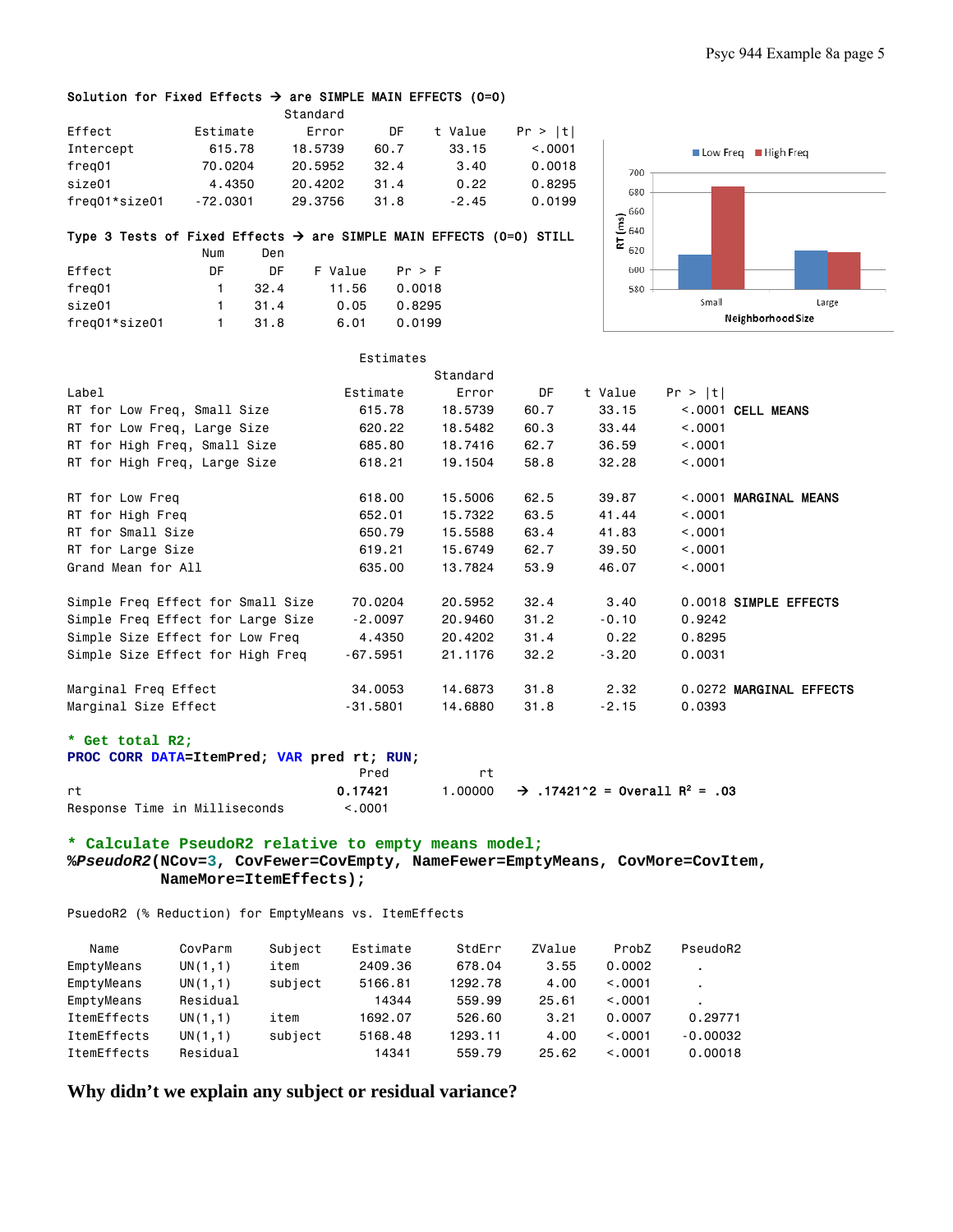### **Model 4b: Are there significant fixed effects of the predictors (Frequency and Size on CLASS)?**

| TITLE2 "Using CLASS statement to get cell means and comparisons VIA LSMEANS";    |
|----------------------------------------------------------------------------------|
| PROC MIXED DATA=Example8a COVTEST NOCLPRINT NAMELEN=100 IC METHOD=REML;          |
| * Add freq and size to CLASS statement to use LSMEANS;                           |
| CLASS Subject Item freq01 size01;                                                |
| *   operator estimates all possible main effects and interactions up to @ order; |
| MODEL rt = freq01 size01@2 / SOLUTION DDFM=Satterthwaite OUTPM=ItemPred;         |
| RANDOM INTERCEPT / SUBJECT=Item TYPE=UN; * Level 2 variance for items;           |
| RANDOM INTERCEPT / SUBJECT=Subject TYPE=UN; * Level 2 variance for subjects;     |
| * Requesting marginal means per condition (what Type 3 tests are for);           |
| LSMEANS freq01 size01;                                                           |
| * Requesting F-tests for simple main effects (more useful than marginal);        |
| LSMEANS freq01*size01 / SLICE=freq01 SLICE=size01;                               |
| RUN: TITLE1: TITLE2:                                                             |
|                                                                                  |
|                                                                                  |

**SAS options for doing controlled paired comparisons (add after the / on LSMEANS):**  BON, DUNNETT, SCHEFFE, SIDAK, TUKEY

**All variance components and model fit are the same, since this is the same model as 4a. However, the CLASS statement now makes the fixed effects information provided differ:** 

#### Solution for Fixed Effects  $\rightarrow$  are SIMPLE MAIN EFFECTS (highest=0 given CLASS statement)

|        |        |            | Standard       |      |         |         |
|--------|--------|------------|----------------|------|---------|---------|
| freg01 | size01 | Estimate   | Error          | DF   | t Value | Pr >  t |
|        |        | 618.21     | 19.1504        | 58.8 | 32.28   | < 0.001 |
| 0      |        | 2,0097     | 20,9460        | 31.2 | 0.10    | 0.9242  |
|        |        | 0          |                | ٠    |         |         |
|        | 0      | 67.5951    | 21.1176        | 32.2 | 3,20    | 0.0031  |
|        |        | 0          |                |      |         |         |
| 0      | 0      | $-72,0301$ | 29.3756        | 31.8 | $-2.45$ | 0.0199  |
| 0      |        | 0          |                |      |         |         |
|        | 0      | 0          | $\blacksquare$ | ٠    |         | ٠       |
|        |        | 0          |                |      |         |         |
|        |        |            |                |      |         |         |

#### Type 3 Tests of Fixed Effects  $\rightarrow$  THESE MAIN EFFECTS ARE NOW MARGINAL

|               | Num | Den  |         |        |
|---------------|-----|------|---------|--------|
| Effect        | DΕ  | DΕ   | F Value | Pr > F |
| freg01        | 1.  | 31.8 | 5.36    | 0.0272 |
| size01        | 1.  | 31.8 | 4.62    | 0.0393 |
| freg01*size01 |     | 31.8 | 6.01    | 0.0199 |

#### Least Squares Means  $\rightarrow$  Means per condition and/or cell as requested

|               |        |        |          | Standard |      |         |                                  |  |
|---------------|--------|--------|----------|----------|------|---------|----------------------------------|--|
| Effect        | freg01 | size01 | Estimate | Error    | DF   | t Value | Pr >  t                          |  |
| freg01        | 0      |        | 618,00   | 15,5006  | 62.5 | 39.87   | <b>MARGINAL MEANS</b><br>< 0.001 |  |
| freg01        |        |        | 652,01   | 15,7322  | 63.5 | 41.44   | < 0.0001                         |  |
| size01        |        | 0      | 650.79   | 15,5588  | 63.4 | 41.83   | < 0.0001                         |  |
| size01        |        |        | 619.21   | 15.6749  | 62.7 | 39.50   | < 0.0001                         |  |
| freg01*size01 | 0      | 0      | 615.78   | 18,5739  | 60.7 | 33.15   | $<$ .0001 CELL MEANS             |  |
| freg01*size01 | 0      |        | 620.22   | 18,5482  | 60.3 | 33.44   | < 0.0001                         |  |
| freg01*size01 |        | 0      | 685,80   | 18,7416  | 62.7 | 36.59   | < 0.0001                         |  |
| freg01*size01 |        |        | 618.21   | 19,1504  | 58.8 | 32.28   | < 0.0001                         |  |
|               |        |        |          |          |      |         |                                  |  |

# Tests of Effect Slices  $\rightarrow$  TESTS OF SIMPLE MAIN EFFECTS

|               |        |        | Num | Den  |         |                                   |
|---------------|--------|--------|-----|------|---------|-----------------------------------|
| Effect        | freg01 | size01 | DF  | DF   | F Value | Pr > F                            |
| freg01*size01 | 0      |        |     | 31.4 | 0.05    | 0.8295 size effect for low freq   |
| freg01*size01 |        |        |     | 32.2 | 10.25   | 0.0031 size effect for high freg  |
| freg01*size01 |        | 0      |     | 32.4 | 11.56   | 0.0018 freq effect for small size |
| freg01*size01 |        |        |     | 31.2 | 0.01    | 0.9242 freq effect for large size |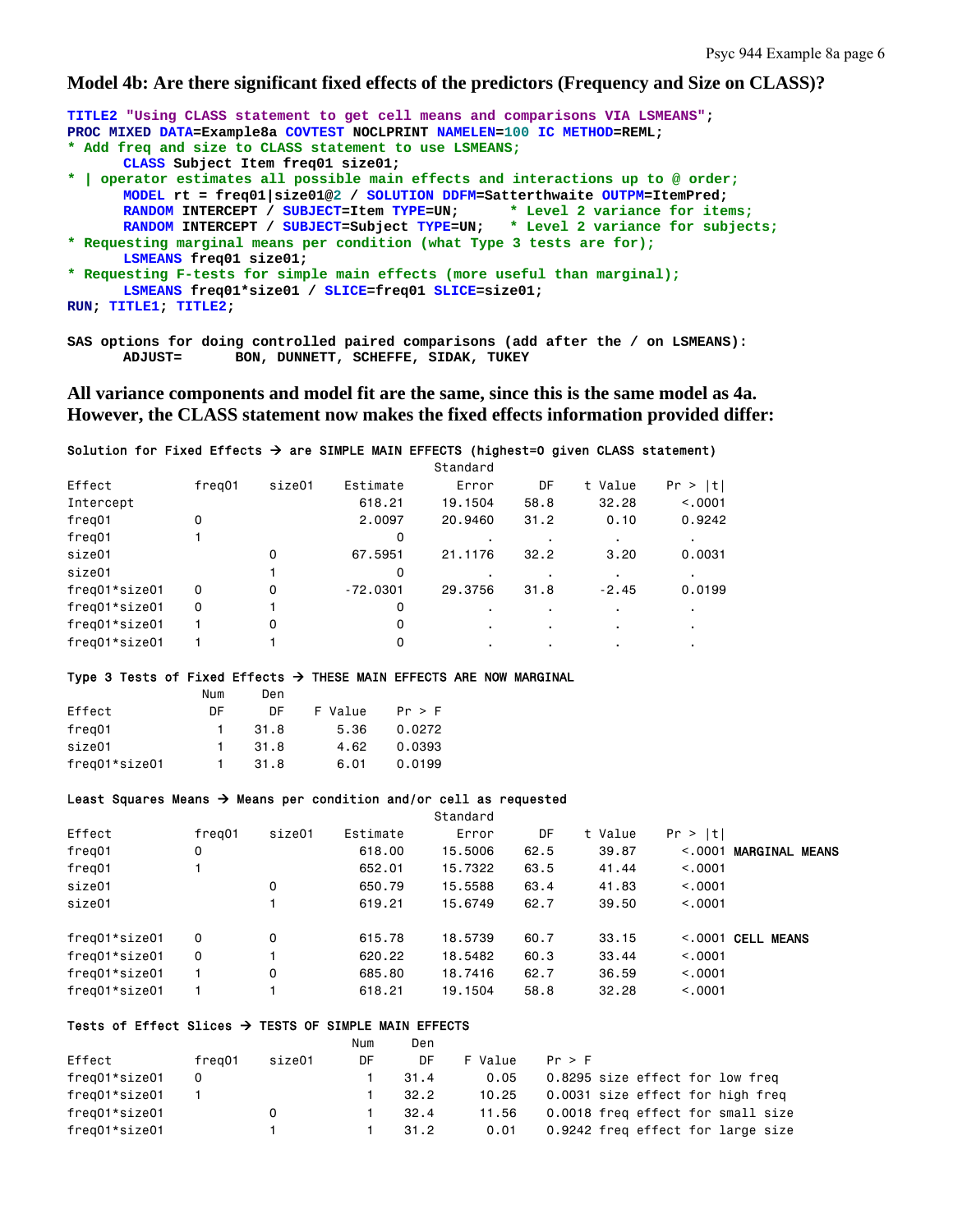## **Model 5: Should items still be treated as a random effect? Is there still significant variance in mean RT across items after controlling for frequency and size?**

```
\rightarrow RT_{\text{tis}} = \gamma_{000} + \gamma_{010}(Freq_i) + \gamma_{020}(Size_i) + \gamma_{030}(Freq_i)(Size_i) + U_{00s} + e<sub>tis</sub>
TITLE1 "Dropping Random Item Intercept"; 
PROC MIXED DATA=Example8a COVTEST NOCLPRINT NAMELEN=100 IC METHOD=REML; 
      CLASS Subject Item; 
     MODEL rt = freq01|size01@2 / SOLUTION DDFM=Satterthwaite; 
     RANDOM INTERCEPT / SUBJECT=Subject TYPE=UN; * Level 2 variance for subjects ONLY; 
      ODS OUTPUT InfoCrit=FitNoRandItem; * Save fit to compare;
RUN; TITLE1; 
               Covariance Parameter Estimates 
                            Standard Z
Cov Parm Subject Estimate Error Value Pr > Z 
UN(1,1) subject 5171.97 1302.28 3.97 <.0001 
Residual 15688 603.61 25.99 <.0001 
  Null Model Likelihood Ratio Test 
    DF Chi-Square Pr > ChiSq 
    1 292.19 <.0001 
                       Information Criteria 
Neg2LogLike Parms AIC AICC HQIC BIC CAIC
 17466.4 2 17470.4 17470.4 17471.6 17473.7 17475.7 
                 Solution for Fixed Effects 
                       Standard 
Effect Estimate Error DF t Value Pr > |t|
Intercept 614.64 13.3976 54.8 45.88 <.0001 
freq01 62.5713 9.5910 1352 6.52 <.0001 
size01 5.4273 9.2634 1351 0.59 0.5580 
freq01*size01 -64.6343 13.4592 1351 -4.80 <.0001 
        Type 3 Tests of Fixed Effects 
 Num Den 
Effect DF DF F Value Pr > F 
freq01 1 1351 20.22 <.0001
size01 1 1351 15.97 <.0001 
freq*size 1 1351 23.06 <.0001 
Is there still significant item variance remaining? 
* Calculate difference in model fit relative to random subjects and items predictive 
model; %FitTest(FitFewer=FitNoRandItem, NameFewer=NoRandomItems, FitMore=FitItem, 
                NameMore=RandomItems); 
Likelihood Ratio Test for NoRandomItems vs. RandomItems 
              Neg2Log 
 Name Like Parms AIC BIC DevDiff DFdiff Pvalue 
NoRandomItems  17466.4  2  17470.4  17473.7 .
RandomItems 17402.4 3 17408.4 17402.4 63.9914 1 1.2212E-15 
                                This is the test of whether we need anything in the G matrix. 
                                Now, G only has random subject intercept variance.
```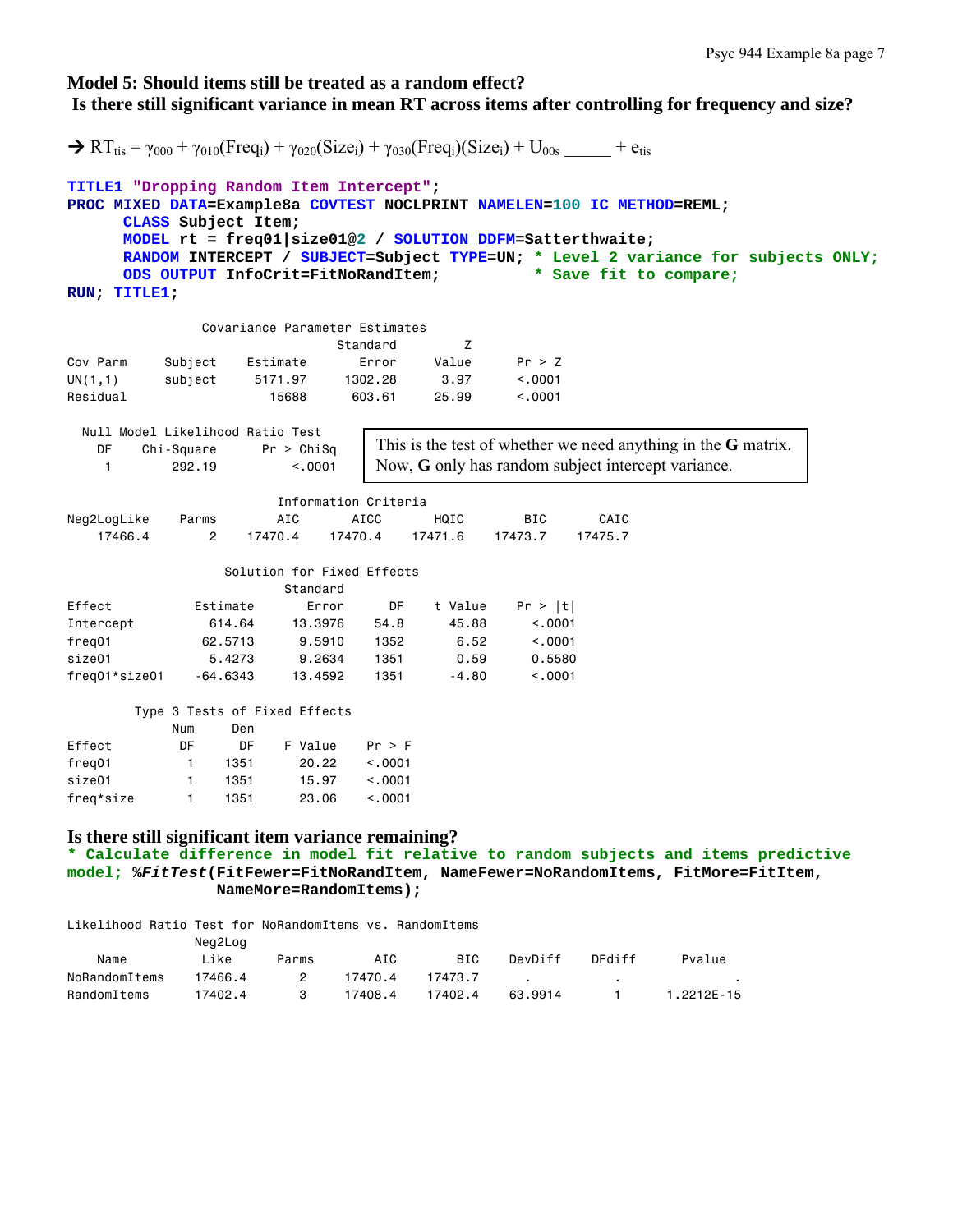### **Model 6: Is there a significant random subject slope for the item predictor of frequency?**

```
TITLE1 "Random Slope for Effect of Freq over Subjects"; 
PROC MIXED DATA=Example8a COVTEST NOCLPRINT NAMELEN=100 IC METHOD=REML; 
     CLASS Subject Item; 
     MODEL rt = freq01|size01@2 / SOLUTION DDFM=Satterthwaite; 
     RANDOM INTERCEPT / SUBJECT=Item TYPE=UN; * Level 2 variance for items is back;
     RANDOM INTERCEPT freq01 / SUBJECT=Subject TYPE=UN; * Level 2 variances for subjects; 
     ODS OUTPUT InfoCrit=FitRandFreq; * Save fit to compare;
RUN; TITLE1; 
              Covariance Parameter Estimates 
                           Standard Z 
Cov Parm Subject Estimate Error Value Pr Z 
UN(1,1) item 1700.03 527.91 3.22 0.0006 Residual item variance after predictors 
UN(1,1) subject 5231.22 1307.42 4.00 <.0001 Variance over SUBJECTS in mean RT @ freq=0 
UN(2,1) subject 1058.11 571.78 1.85 0.0642 Intercept, freq slope covariance 
UN(2,2) subject 371.65 447.45 0.83 0.2031 Random freq slope variance over subjects 
Residual 14244 563.58 25.28 <.0001 Leftover trial-to-trial residual variance
  Null Model Likelihood Ratio Test 
    DF Chi-Square Pr > ChiSq 
    4 361.06 <.0001 
                      Information Criteria 
Neg2LogLike Parms AIC AICC HQIC BIC CAIC 
 17397.6 5 17407.6 17407.6 17397.6 17397.6 17402.6 
                 Solution for Fixed Effects 
                       Standard 
Effect Estimate Error DF t Value Pr > |t|
Intercept 615.85 17.9378 55.8 34.33 <.0001 
freq01 69.8447 20.8577 33.5 3.35 0.0020 
size01 4.4434 20.4461 31.4 0.22 0.8294 
freq01*size01 -72.0683 29.4136 31.8 -2.45 0.0200 
                               This is the test of whether we need anything in the G matrix. 
                               Now, G has 4 variances and covariances (see below).
```
### **Does the effect of frequency vary over subjects?**

**\* Calculate difference in model fit relative to random subjects and items predictive model; %***FitTest***(FitFewer=FitItem, NameFewer=RandomItems, FitMore=FitRandFreq, NameMore=RandomFreq);**

|  |  |  | Likelihood Ratio Test for RandomItems vs. RandomFreq |  |  |
|--|--|--|------------------------------------------------------|--|--|
|--|--|--|------------------------------------------------------|--|--|

|             | Neg2Log |       |         |            |         |        |          |
|-------------|---------|-------|---------|------------|---------|--------|----------|
| Name        | Like    | Parms | AIC     | <b>BTC</b> | DevDiff | DFdiff | Pvalue   |
| RandomItems | 17402.4 | -3    | 17408.4 | 17402.4    |         |        |          |
| RandomFreg  | 17397.6 | -5    | 17407.6 | 17397.6    | 4.87442 | 2      | 0.087405 |

### **Calculate 95% random effects confidence intervals for the frequency effect across subjects: 95% CI = fixed effect ± 1.96\*SQRT(variance)**

Subject Frequency Slope CI =  $69.84 \pm 1.96*$  SQRT(371.65) = 32 to 107 *95% of the individual subject simple frequency slopes are expected to fall between 32 and 107 ms* 

# **Writing out a single-level combined equation for this last model to illustrate the random slopes:**

 $RT_{\text{tis}} = \gamma_{000} + \gamma_{010} (Freq_i) + \gamma_{020} (Size_i) + \gamma_{030} (Freq_i) (Size_i) + U_{00s} + U_{01s} (Freq_i) + U_{0i0} + e_{\text{tis}})$ 

 $RT_{\text{tis}} = 615.85 + (69.84*Freq_i) + (4.44*Size_i) + (-72.07*Freq_i*Size_i)$ 

- $+ U_{00s}$   $\rightarrow$  increment to *mean RT* depending on which subject after controlling for NOTHING
- $+ U_{0i0} \rightarrow$  increment to *mean RT* depending on which item after controlling for freq and size
- $+ U_{01s}$ (Freq<sub>i</sub>)  $\rightarrow$  increment to *slope of frequency* depending on which subject
- $+ e_{\text{tis}} \rightarrow$  increment to *trial RT* depending on which trial after controlling for everything